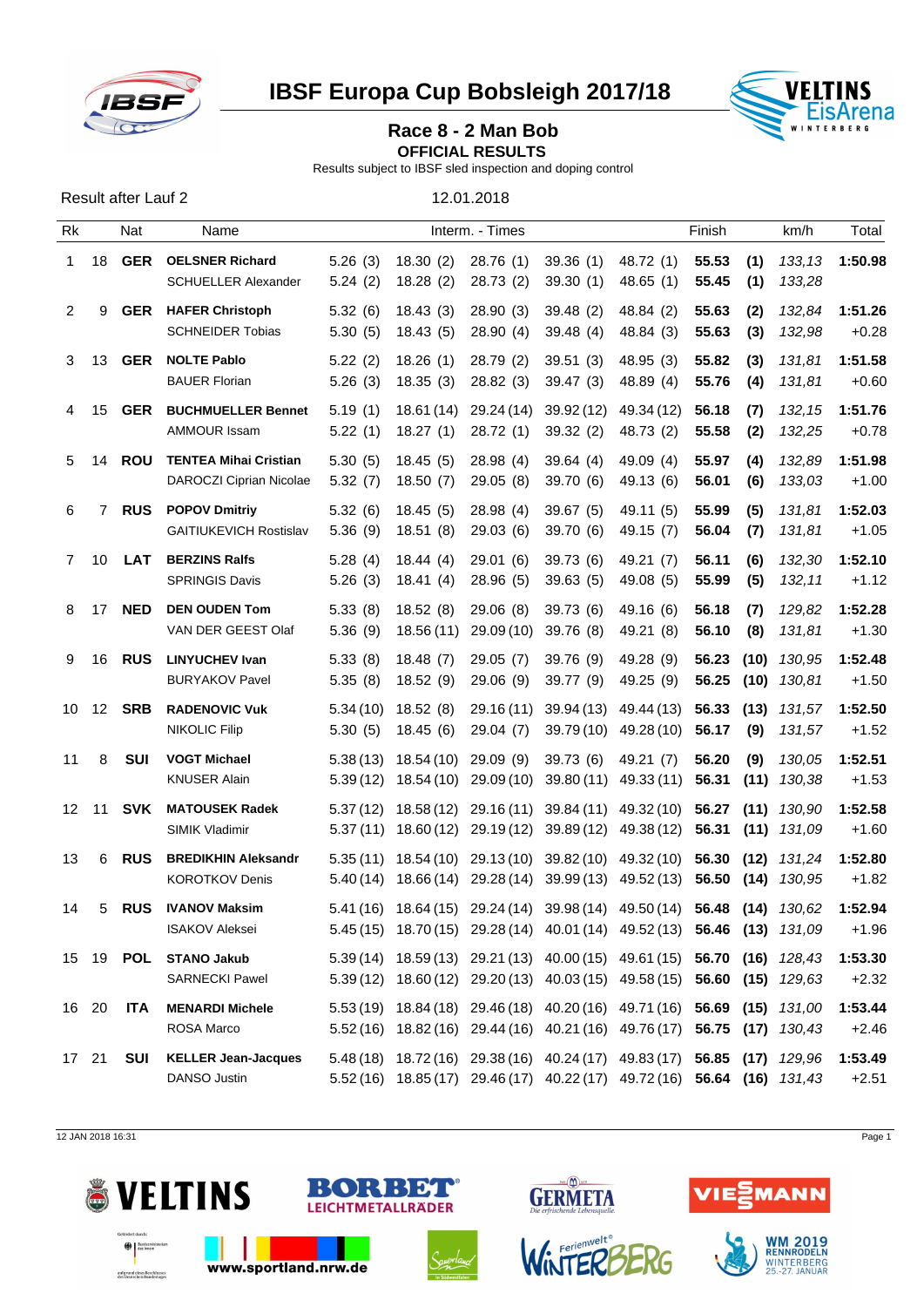

**IBSF Europa Cup Bobsleigh 2017/18 WELTINS** 



### **Race 8 - 2 Man Bob**

**OFFICIAL RESULTS** 

Results subject to IBSF sled inspection and doping control

| Result after Lauf 2 |   |            |                                   |           |                 | 12.01.2018 |        |                                                                              |       |       |        |         |
|---------------------|---|------------|-----------------------------------|-----------|-----------------|------------|--------|------------------------------------------------------------------------------|-------|-------|--------|---------|
| <b>Rk</b><br>Nat    |   |            | Name                              |           | Interm. - Times |            | Finish |                                                                              |       | Total |        |         |
| 18                  |   | <b>JPN</b> | <b>ASANO Kosuke</b>               | 5.47(17)  |                 |            |        | 18.86 (19) 29.63 (19) 40.52 (19) 50.17 (19)                                  | 57.26 | (18)  | 128.70 | 1:54.68 |
|                     |   |            | NAKAMURA Kazuhiro                 |           |                 |            |        | $5.52(16)$ $18.87(18)$ $29.68(18)$ $40.71(19)$ $50.36(19)$ <b>57.42 (19)</b> |       |       | 129.58 | $+3.70$ |
| 19                  | 2 | <b>POL</b> | ZAKRZEWSKI Jakub                  | 5.59(20)  |                 |            |        | 19.08 (20) 29.97 (20) 41.03 (20) 50.81 (20)                                  | 58.12 | (20)  | 125.87 | 1:55.46 |
|                     |   |            | <b>GRUDZIEN Mateusz</b>           |           |                 |            |        | 5.64 (19) 19.02 (19) 29.70 (19) 40.54 (18) 50.17 (18) 57.34 (18)             |       |       | 127.29 | $+4.48$ |
| 20.                 | 3 | <b>ARG</b> | <b>STEINMANN Federico</b>         |           |                 |            |        | $5.80(21)$ 19.41 (21) 30.28 (21) 41.28 (21) 50.97 (21)                       | 58.10 | (19)  | 128.47 | 1:56.09 |
|                     |   |            | <b>KOSLOWSKY Kevin</b>            | 5.79 (20) |                 |            |        | 19.31 (20) 30.16 (20) 41.14 (20) 50.85 (20) 57.99                            |       | (20)  | 128.38 | $+5.11$ |
| 21                  | 4 | <b>JPN</b> | <b>ITO Ryuta</b><br>SHINOHARA Ryo | 5.39(14)  |                 |            |        | 18.74 (17) 29.45 (17) 40.26 (18) 49.87 (18)                                  | 58.20 | (21)  | 123.20 | 58.20   |

21 sleds entered 21 sleds ranked 0 sleds disqualified

12 JAN 2018 16:31 Page 2

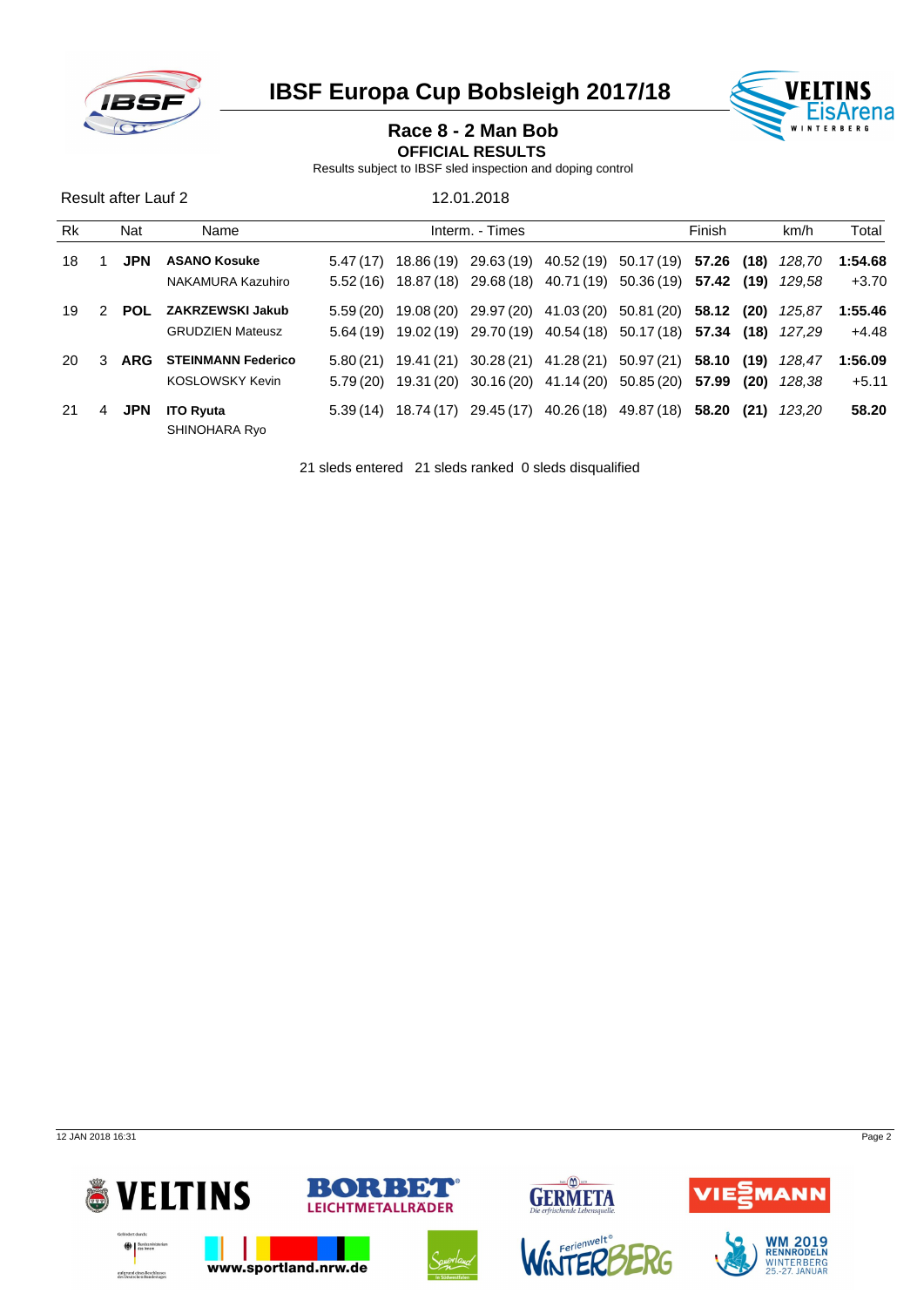

Result after Lauf 2 12.01.2018

**IBSF Europa Cup Bobsleigh 2017/18** 



# **Race 8 - Womenbob**

**OFFICIAL RESULTS** 

Results subject to IBSF sled inspection and doping control

Rk Nat Name Interm. - Times Finish km/h Total 1 6 **GER SENKEL Christin** 5.64 (1) 19.01 (1) 29.71 (1) 40.57 (1) 50.16 (1) **57.16 (2)** *130,05* **1:54.09** ZELICHOWSKI Lena 5.72 (2) 19.10 (1) 29.75 (1) 40.50 (1) 50.00 (1) **56.93 (1)** *130,95* 2 4 **GER KALICKI Kim** 5.70 (4) 19.17 (3) 29.89 (2) 40.67 (2) 50.18 (2) **57.12 (1)** *130,90* **1:54.21** NOLL Sarah 5.73 (3) 19.17 (3) 29.84 (2) 40.62 (2) 50.14 (2) **57.09 (2)** *130,86* +0.12 3 1 **GER NOLTE Laura** 5.69 (3) 19.14 (2) 29.89 (2) 40.75 (3) 50.33 (3) **57.35 (3)** *129,77* **1:54.76** HANUSCH Vivian 5.74 (4) 19.19 (4) 29.89 (3) 40.77 (3) 50.36 (3) **57.41 (3)** *129,07* +0.67 4 3 **GER DULJEVIC Sabrina** 5.73 (5) 19.21 (5) 29.94 (4) 40.77 (4) 50.35 (4) **57.37 (4)** *129,68* **1:54.82** GERICKE Lisa 5.77 (5) 19.27 (5) 30.00 (5) 40.85 (5) 50.42 (4) **57.45 (4)** *129,40* +0.73 5 5 **RUS CHERNYKH Lubov** 5.68 (2) 19.19 (4) 30.00 (5) 40.93 (5) 50.63 (5) **57.84 (6)** *126,93* **1:55.49** MAMEDOVA Elena 5.70 (1) 19.15 (2) 29.92 (4) 40.84 (4) 50.53 (5) **57.65 (5)** *127,79* +1.40 6 7 **RUS NAZARUK Polina** 5.78 (6) 19.29 (6) 30.07 (6) 41.01 (6) 50.67 (6) **57.81 (5)** *128,06* **1:55.62** SHABALINA Victoria 5.83 (6) 19.38 (6) 30.18 (6) 41.08 (6) 50.72 (6) **57.81 (6)** *128,70* +1.53 7 2 **RUS OSIPENKO Alena** 5.85 (7) 19.56 (7) 30.40 (7) 41.33 (7) 51.00 (7) **58.18 (7)** *128,02* **1:56.06** PARFENOVA Anna 5.86 (7) 19.43 (7) 30.22 (7) 41.10 (7) 50.73 (7) **57.88 (7)** *128,34* +1.97

7 sleds entered 7 sleds ranked 0 sleds disqualified

12 JAN 2018 15:56 Page 1





RENNRODELN WINTERBERG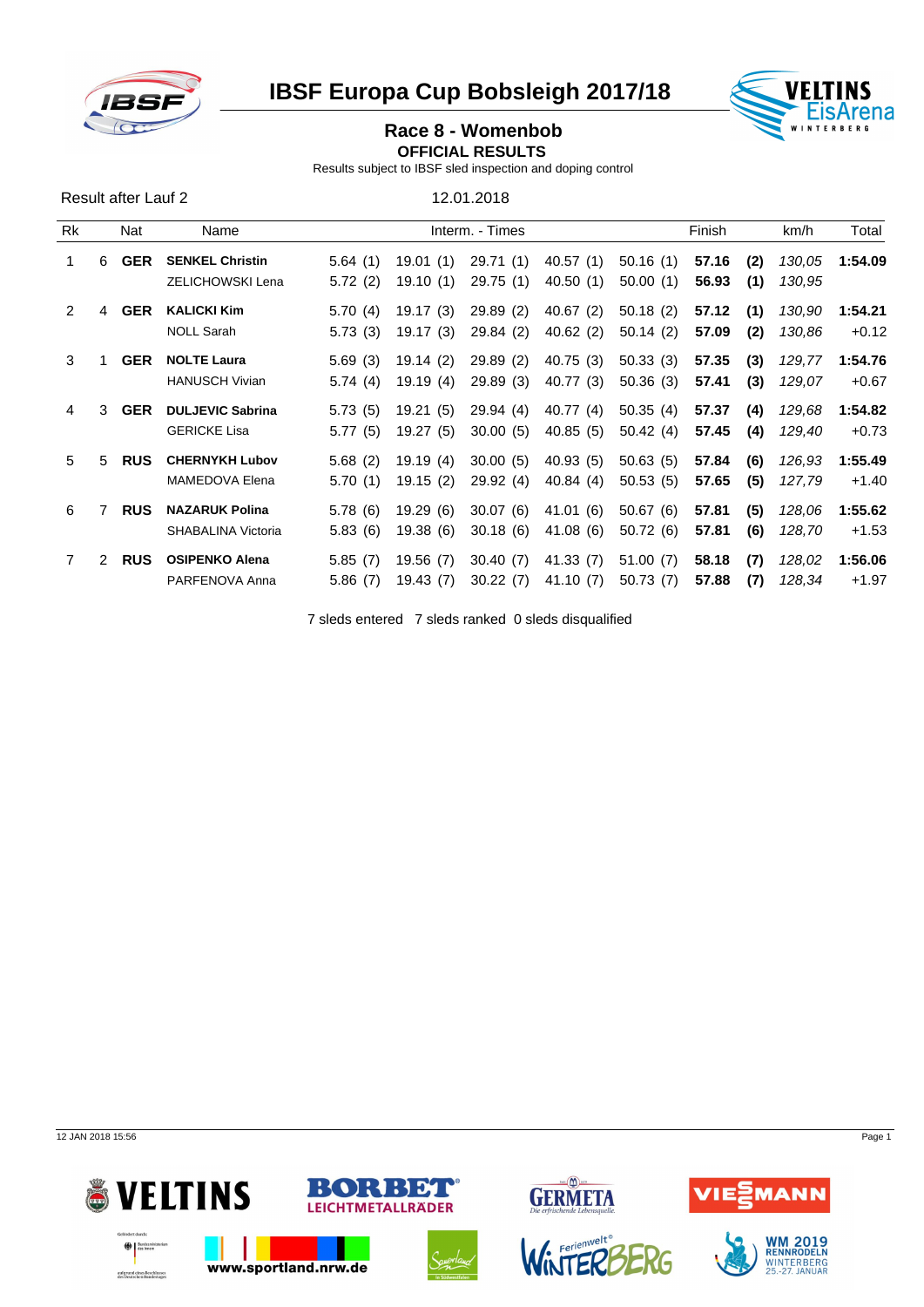

**IBSF Europa Cup Bobsleigh 2017/18 VELTINS** 



## Race 8 - 4 Man Bob

**OFFICIAL RESULTS** 

Results subject to IBSF sled inspection and doping control

| Result after Lauf 2 |                |                  |                                                                                                                                                                                                    | 14.01.2018         |                      |                                                               |                                                                                                            |                                  |                |            |                         |                           |
|---------------------|----------------|------------------|----------------------------------------------------------------------------------------------------------------------------------------------------------------------------------------------------|--------------------|----------------------|---------------------------------------------------------------|------------------------------------------------------------------------------------------------------------|----------------------------------|----------------|------------|-------------------------|---------------------------|
| Rk                  |                | Nat              | Name                                                                                                                                                                                               |                    | Finish               |                                                               |                                                                                                            | km/h                             | Total          |            |                         |                           |
| $\mathbf 1$         | 5              | GER              | <b>OELSNER Richard</b><br><b>HERTEL Benedikt</b><br><b>SCHUELLER Alexander</b><br><b>STRAUB Paul</b>                                                                                               |                    |                      | 5.22 (4) 18.25 (2) 28.64 (2)<br>$5.23(3)$ 18.24 (3) 28.60 (3) | 39.08 (1) 48.34 (1)<br>39.06(2)                                                                            | 48.35 (2)                        | 54.99<br>55.06 | (1)<br>(3) | 134,88<br>134,12        | 1:50.05                   |
|                     | 2 12           | GER              | <b>NOLTE Pablo</b><br><b>MAIR Alexander</b><br><b>BAUER Florian</b><br><b>SOMMER Matthias</b>                                                                                                      | 5.21(3)            | 18.36(4)             | 28.79 (5)<br>5.18 (1) 18.20 (2) 28.56 (2)                     | 39.29 (4)<br>39.03 (1) 48.29 (1)                                                                           | 48.57 (4)                        | 55.24<br>54.95 | (3)<br>(1) | 134,73<br>134,88        | 1:50.19<br>$+0.14$        |
|                     | 3 10           | GER              | <b>HAFER Christoph</b><br><b>SALZER Michael</b><br><b>BOSSE Henrik</b><br>FRYTZ Lukas                                                                                                              |                    | $5.32(10)$ 18.42 (8) |                                                               | 28.83 (6) 39.30 (6) 48.55 (2)<br>5.29 (9) 18.32 (4) 28.66 (4) 39.10 (4) 48.35 (2)                          |                                  | 55.23<br>55.00 | (2)<br>(2) | 134,52<br>135,08        | 1:50.23<br>$+0.18$        |
| 4                   | $\overline{7}$ | CZE              | <b>DVORAK Dominik</b><br>KOPRIVA Jaroslav<br>SINDELAR Jan<br>NOSEK Jakub                                                                                                                           | 5.18(1)            |                      | $5.18(1)$ $18.20(1)$ $28.63(1)$<br>18.16 (1) 28.53 (1)        | 39.07 (3)                                                                                                  | 39.22 (2) 48.56 (3)<br>48.41 (4) | 55.32<br>55.15 | (4)<br>(4) | 133,87<br>134,02        | 1:50.47<br>$+0.42$        |
| 5                   | 16             | <b>RUS</b>       | <b>LINYUCHEV Ivan</b><br><b>BURYAKOV Pavel</b><br>TARASOV Ivan<br><b>SYSOEV Sergey</b>                                                                                                             | 5.28(6)<br>5.27(6) | 18.36(4)             | 28.77 (4)                                                     | 39.29 (4)<br>18.33 (5) 28.72 (5) 39.18 (5)                                                                 | 48.62 (5)<br>48.48 (5)           | 55.38<br>55.21 | (6)<br>(5) | 134,02<br>134,27        | 1:50.59<br>$+0.54$        |
| 6                   | 15             | SVK              | <b>MATOUSEK Radek</b><br><b>SIMIK Vladimir</b><br>KOZIENKA Lukas<br><b>FENDEK Jakub</b>                                                                                                            |                    |                      |                                                               | 5.36 (11) 18.54 (10) 29.01 (10) 39.54 (10) 48.83 (8)<br>5.34 (11) 18.47 (10) 28.88 (9) 39.35 (9) 48.59 (6) |                                  | 55.53<br>55.25 | (7)<br>(6) | 134,57<br>135,38        | 1:50.78<br>$+0.73$        |
|                     | 7 13           | GER              | <b>BUCHMUELLER Bennet</b><br><b>KRENZ Paul</b><br><b>HAMMERS Christian</b><br><b>LAURENZ Costa</b>                                                                                                 | 5.19(2)<br>5.25(5) | 18.30 (3)            | 18.35 (6) 28.74 (6)                                           | 28.72 (3) 39.27 (3)<br>39.29 (6)                                                                           | 48.63 (6)<br>48.68 (9)           | 55.37<br>55.48 | (5)        | 133,77<br>$(10)$ 132,64 | 1:50.85<br>$+0.80$        |
| 8                   | 8              |                  | ROU GRIGORE Dorin Alexanc 5.31 (9) 18.54 (10) 29.01 (10) 39.59 (11) 48.91 (11) 55.60 (10) 133,97 1:50.94<br><b>MUNTEAN Paul-Septimiu</b><br><b>CRACIUN Florin Cezar</b><br>DAROCZI Ciprian Nicolae |                    |                      |                                                               | 5.30(10) 18.47(10) 28.88 (9) 39.39(10) 48.68 (9) 55.34 (7) 134,93                                          |                                  |                |            |                         | $+0.89$                   |
| 9                   | $\mathbf{1}$   | <b>RUS</b>       | <b>BREDIKHIN Aleksandr</b><br><b>KOROTKOV Denis</b><br>KARDAKOV Ivan<br><b>KOZLOV Nikolay</b>                                                                                                      |                    |                      |                                                               | 5.28 (6) 18.41 (7) 28.86 (7) 39.42 (7) 48.78 (7)<br>5.28 (7) 18.37 (7) 28.79 (7) 39.30 (7) 48.63 (7)       |                                  | 55.55<br>55.41 | (8)<br>(8) | 133,38                  | 133,23 1:50.96<br>$+0.91$ |
|                     |                | 10 11 <b>RUS</b> | <b>POPOV Dmitriy</b><br><b>GAITIUKEVICH Rostislav</b><br>ZHAROVTSEV Vladislav<br><b>KUZMENKO Georgiy</b>                                                                                           | 5.29(8)            | 18.46 (9)            |                                                               | 28.94 (9) 39.51 (8) 48.83 (8)<br>5.28 (7) 18.37 (7) 28.79 (7) 39.33 (8) 48.66 (8)                          |                                  | 55.56<br>55.41 | (9)<br>(8) | 133,92<br>134,07        | 1:50.97<br>$+0.92$        |

14 JAN 2018 11:36 Page 1



aufgrund eines Beschlusse



www.sportland.nrw.de